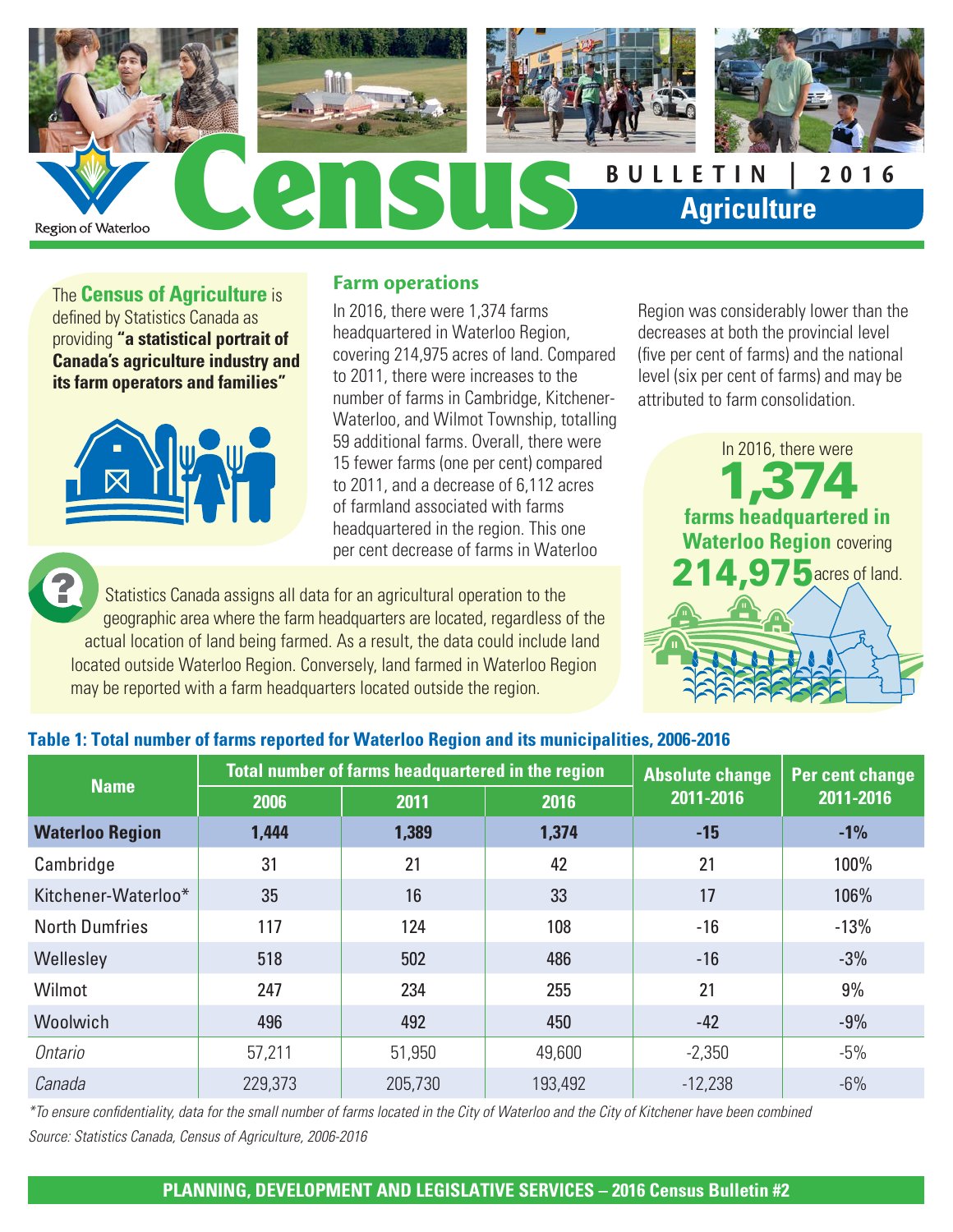The average size of farms headquartered in Waterloo Region was 156 acres, considerably smaller than the average size in both Ontario (249 acres) and Canada (820 acres). On average, the smallest farms were located in Kitchener-Waterloo. Similar to 2011, roughly one in three farms headquartered in the region were between 70 and 129 acres, most of which were in Woolwich or Wellesley (Figure 1).

In 2016, the average age of farm operators was younger in Waterloo Region than the averages for both Ontario and Canada. Of the 1,985 farm operators across the region, the average age was 49.5 years old, much younger than Ontario's average age of 55.3 years. The average age of farm operators did increase

from 48.4 years as reported in 2011. The amount of time farm operators spent working on farms has also decreased steadily over the last 10 years. While in 2006, 51 per cent of farm operators spent 40 hours or more per week working on their farms, in 2016, this number had dropped to 42 per cent.



### **Figure 1: Size of farms in Waterloo Region, 2011-2016**



*Source: Statistics Canada, Census of Agriculture, 2011 and 2016* 

## **Agricultural land area**

In 2016, 74 per cent of agricultural land in Waterloo Region was used for crops; for example, field crops, hay, fruits, field vegetables, and sod or nursery crops (Figure 2). The remaining proportion of agricultural land was used for pasture or was classified as 'other lands' including woodlands and wetlands. For the most part, agricultural land use in the region has remained unchanged from the 2011 Census period. In comparison to Ontario, Waterloo Region used a greater percentage of agricultural land for croplands than Ontario, which used 65 per cent of its total agricultural land for crops.

## **Livestock and crop farms**

Similar to 2011, the majority of farms headquartered in Waterloo Region in 2016 were livestock farms, which made up 69 per cent of all farms (Table 2). Of these, cattle farms, which included dairy farms, were by far the most prevalent and comprised 40 per cent of all farms in the region. While the numbers of all other livestock farms declined between 2011 and 2016, the number of cattle farms actually increased by nine per cent or by 45 farms over these five years.

By far, the most widespread crop farms in the region were oilseed

### **Figure 2: Agricultural land use type, Waterloo Region, 2016**



*Source: Statistics Canada, Census of Agriculture 2016*

and grain farms, which comprised 256 farms or 19 per cent of all farms. This farm type, along with 'other crop' farms, both saw increases between the 2011 and 2016 Census periods. Oilseed and grain farms increased by 17 farms (seven percent) between 2011 and 2016, and 'other crop' farms, which included hay farms, maple syrup production, as well as combination farms, had increased by 12 per cent (12 farms) over this five year period. The number of vegetable farms, fruit and tree nut farms, as well as greenhouses,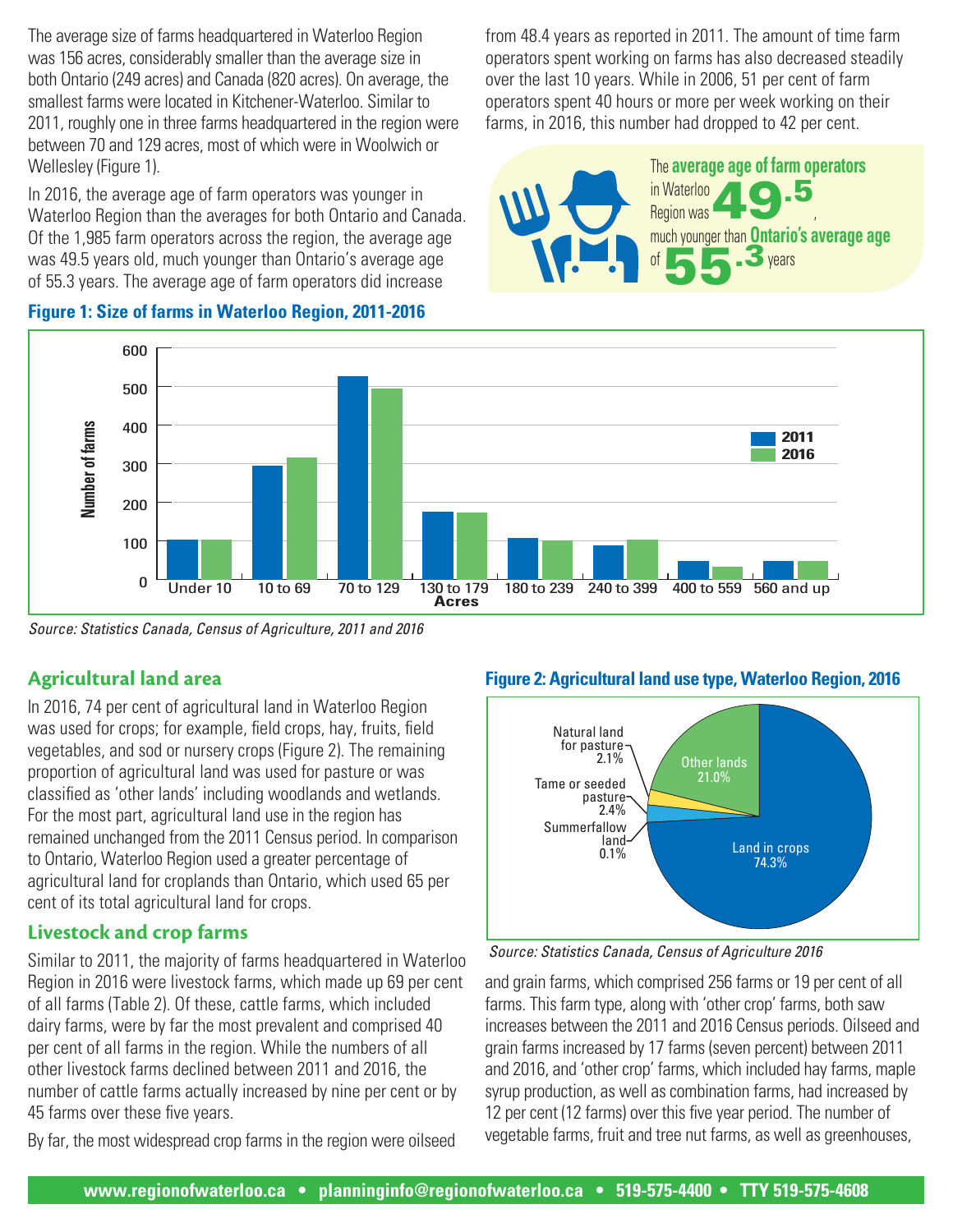nursery and floriculture production farms represented only about five per cent of local farms, and all decreased over this span.

Although organic farms made up a very small percentage of the total number of farms, the numbers of these farms did increase



between 2011 and 2016. In 2016, 45 farms sold certified organic products, an increase of five

#### **Table 2: Farm types in Waterloo Region, 2011-2016**

farms or 12.5 per cent from the 2011 Census year. A further 48 farms sold uncertified organic products and six farms were in the process of adopting practices in order to comply with organic farming standards.



|                                                 | 2011                | 2016                |                                | Per cent change |  |  |  |  |  |  |
|-------------------------------------------------|---------------------|---------------------|--------------------------------|-----------------|--|--|--|--|--|--|
| <b>Farm type</b>                                | <b>No. of farms</b> | <b>No. of farms</b> | <b>Per cent of total farms</b> | 2011-2006       |  |  |  |  |  |  |
| <b>Livestock Farms</b>                          |                     |                     |                                |                 |  |  |  |  |  |  |
| Cattle ranching and farming                     | 508                 | 553                 | 40%                            | 9%              |  |  |  |  |  |  |
| Hog and pig farming                             | 99                  | 76                  | 6%                             | $-23%$          |  |  |  |  |  |  |
| Poultry and egg production                      | 89                  | 81                  | 6%                             | $-9%$           |  |  |  |  |  |  |
| Sheep and goat farming                          | 35                  | 32                  | 2%                             | $-9%$           |  |  |  |  |  |  |
| Other animal production                         | 240                 | 205                 | 15%                            | $-15%$          |  |  |  |  |  |  |
| <b>Crop Farms</b>                               |                     |                     |                                |                 |  |  |  |  |  |  |
| Oilseed and grain farming                       | 239                 | 256                 | 19%                            | 7%              |  |  |  |  |  |  |
| Vegetable and melon farming                     | 30                  | 22                  | 2%                             | $-27%$          |  |  |  |  |  |  |
| Fruit and tree nut farming                      | 17                  | 12                  | 1%                             | $-29%$          |  |  |  |  |  |  |
| Greenhouse, nursery and floriculture production | 34                  | 27                  | 2%                             | $-21%$          |  |  |  |  |  |  |
| Other crop farming                              | 98                  | 110                 | 8%                             | 12%             |  |  |  |  |  |  |

*Source: Statistics Canada, Census of Agriculture, 2011 and 2016*

## **Renewable energy**

In Waterloo Region in 2016, 148 farms used some form of renewable energy producing systems, totalling 11 per cent of all farms. This proportion is comparable to Ontario, where 10 per cent of farms used renewable energy. In fact, at both the provincial and regional levels, a significantly higher proportion of farms used renewable energy producing systems compared to Canada as a whole where only five per cent of farms did. By far the most common type of renewable energy systems used on farms headquartered in Waterloo Region were solar panels, which accounted for 91 per cent of these systems (Figure 3). After solar panels, wind turbines made up seven per cent of the renewable energy systems on farms and were present on 11 farms in the region. This is a somewhat smaller proportion compared

1 in 10 **farms** in the region **used renewable energy producing systems** in 2016.

to the provincial level, where wind turbines comprised 16 per cent of the renewable energy systems on farms. In Waterloo Region, other renewable energy

systems, such as anaerobic bio-digesters used to produce fuel, were used on four farms.



2016 was the first year that Census data was collected on farms' renewable energy producing systems

### **Figure 3: Renewable energy systems on farms in Waterloo Region, 2016**



*Source: Statistics Canada, Census of Agriculture 2016*